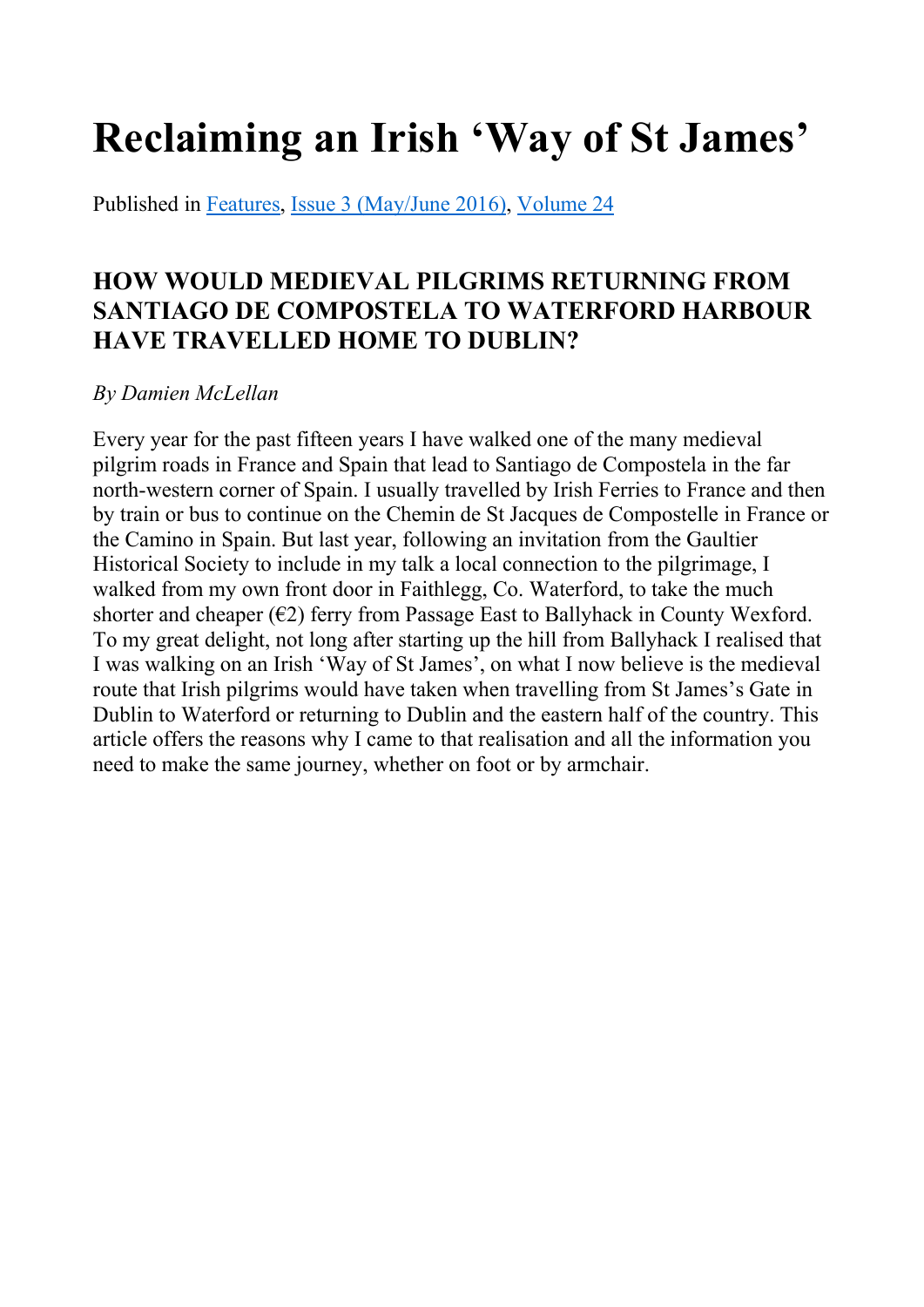

#### Pilgrimage not only for the wealthy

The first recorded pilgrimage to Santiago took place in 951 and was led by Godescalc, bishop of Le Puy, a town in the Auvergne region of France. Among the millions of pilgrims who descended on Santiago over the next few hundred years were Irish pilgrims who were identified by the scallop shells and bone relics recovered with their remains in archaeological excavations in Tuam (1986) and Mullingar (1996).

The pilgrimage experienced a significant lull because of the Black Death in the 1340s and the Hundred Years' War between England and France, which ended in 1453. There then immediately followed a long-pent-up resurgence of pilgrims making their way to Santiago, a hundred years more of pilgrimage, which ended with the dissolution of the monasteries and the wars of religion.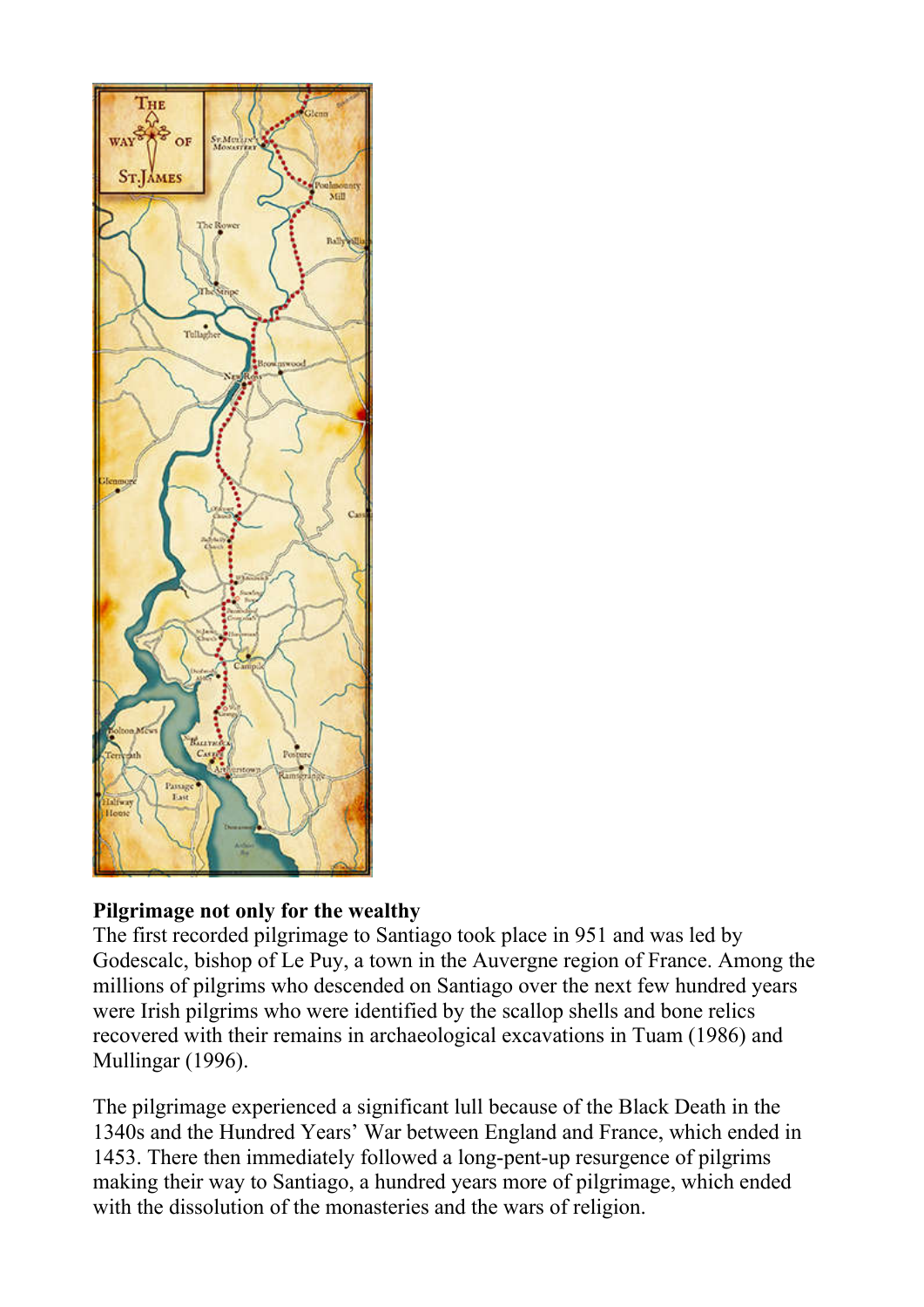Before I began to look at the Irish dimension I had assumed that only wealthy people, such as James Rice, mayor of Waterford and wine merchant, could afford to make the journey by sea, as he did twice, in 1473 and 1483. But also in 1473 the Mary London, a ship carrying 400 Irish pilgrims returning from Santiago to Waterford, was captured by pirates; the pilgrims were later released (minus their belongings, one would assume) at Youghal. In May 1456 an English pilgrim, William Wey, counted 84 ships, many of them from Ireland, moored in La Coruña, the port an easy week's walk from Santiago. The authority on this issue, Roger Stalley, estimated that perhaps 5,000 pilgrims arrived within the space of a few days and that in this peak period two million pilgrims were on the move. This would mean that a remarkable number of Irish pilgrims were returning to the ports of Dublin, Drogheda, Galway, Dingle, New Ross and Waterford. I set myself the task of answering my own question: how would pilgrims who had travelled from St James's Gate in Dublin return there from Waterford?

#### St James's Church, Ballyhack

I was assuming that the majority of pilgrims were without the funds to purchase direct passage to La Coruña and would walk overland from Dublin to Waterford or New Ross and then travel by sea to France to continue overland across the Pyrenees to Santiago. The motivation for the pilgrimage for many was to save their souls from eternal damnation, and the devout pilgrims understood that the journey should be a penance and an ordeal (not that a sea voyage across the Bay of Biscay in those days was a picnic). They would also know, by word of mouth, that abbeys would provide a chain of accommodation, food and medical care from the coast of France to Santiago, free of charge, for genuine pilgrims.

My plan that day was to walk from the quay at Ballyhack north towards New Ross as the crow flies, or as the pilgrim walks, the easiest and most direct route, and to see what I encountered on the way. I had done some earlier research, looking for a church to start from, a pilgrim essential. On the current Ordnance Survey map a graveyard is indicated nearby, and Francis Jobson's 1591 map (p. ??) shows that a church of St James once stood on that site. This was a very exciting discovery, as there are churches dedicated to St James at Dingle, Drogheda and Dublin (at St James's Gate), all known departure points for pilgrims. The church looks down on to Arthur's Bay, but I understand that its earlier name was St James's Bay. The returning pilgrim would surely give thanks at the church before continuing up a broad track leading to a large open field where a fair was held every Michaelmas and also on St James's Day, 25 July. Although it is now a dead end, it is worth imagining the scene at the time of the fair, which specialised in black bullocks and hogs, and, as a pilgrim, to see ahead of you the Blackstairs Mountains leading on to Mount Leinster, while behind you Creadon Head looms out into Waterford estuary. But if you are following my footsteps, return to the churchyard, walk through it towards the main gate and turn right after climbing the stile at the gate. This is the old road that was replaced by the modern road below you, taking traffic to and from the ferry. On your left you will come to a very old ruined farmhouse, which I mistook at first for the church because it is exactly oriented towards the east. Lying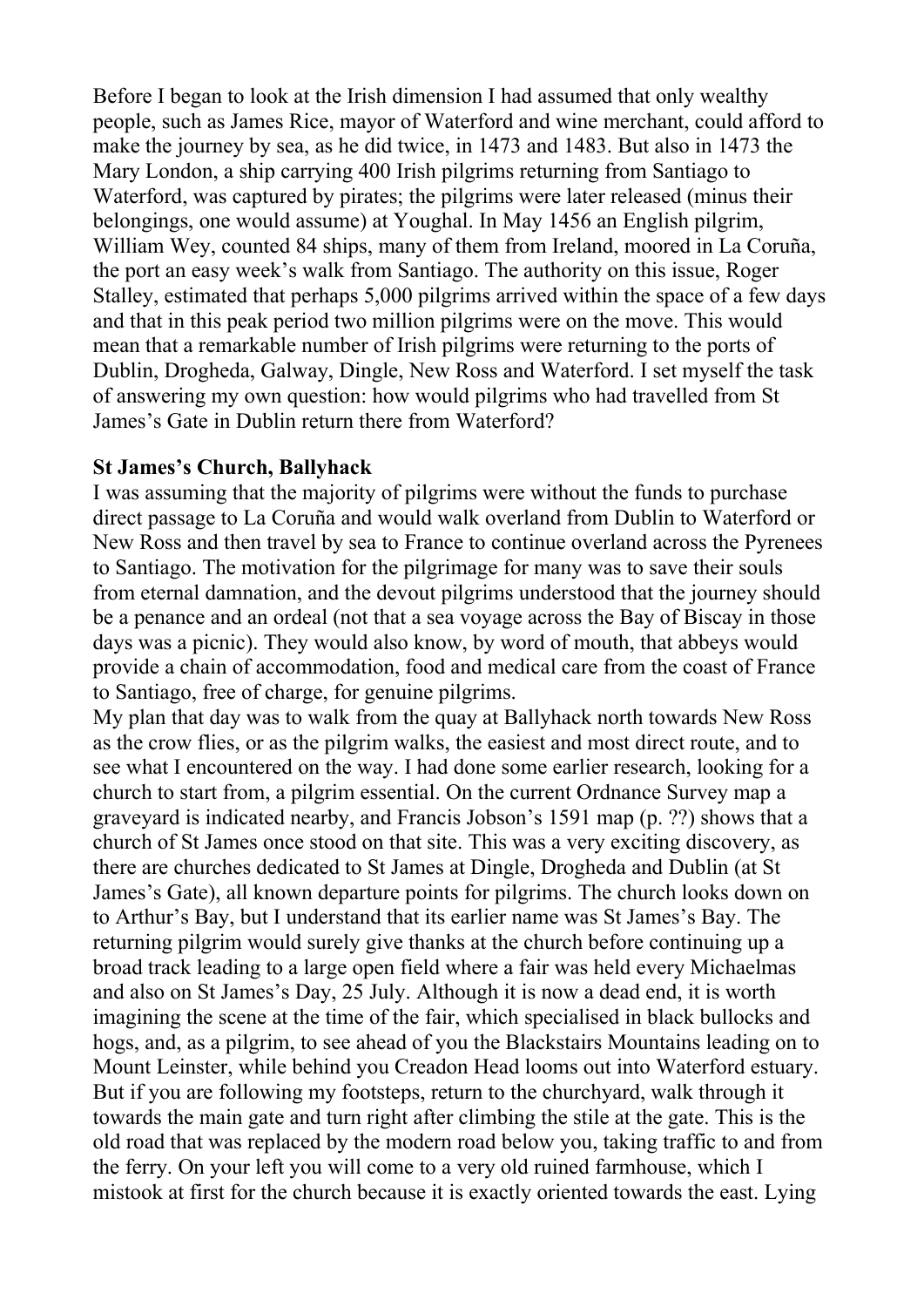on the ground before this building is a millstone. On this site medieval monks from nearby Nook and Great Island cut millstones from the outcropping red sandstone. I wondered whether the monks would have offered accommodation to pilgrims waiting for ships in return for some manual labour. The views up and down the river are commanding from here.

## Dunbrody Abbey



Above: Dunbrody Abbey, Co. Wexford, where pilgrims would have been able to claim hospitality.



Above: St Mullins, Co. Carlow—among the many ruins you will find a small chapel dedicated to St James.

Continue to the end of this road and turn right onto the main road up from Ballyhack. Soon you will be facing a green lane and you may well imagine that you are now walking a Way of St James. Turn left when it rejoins the main road. Turn left again when you reach Grange and on your right you will pass a holy well. Your next stop will be Dunbrody Abbey, where pilgrims would have been able to claim hospitality. Continue to head north and the straight road ahead leads to the Kennedy homestead and eventually to New Ross. But turn right instead and you are in Horeswood, passing another church of St James.